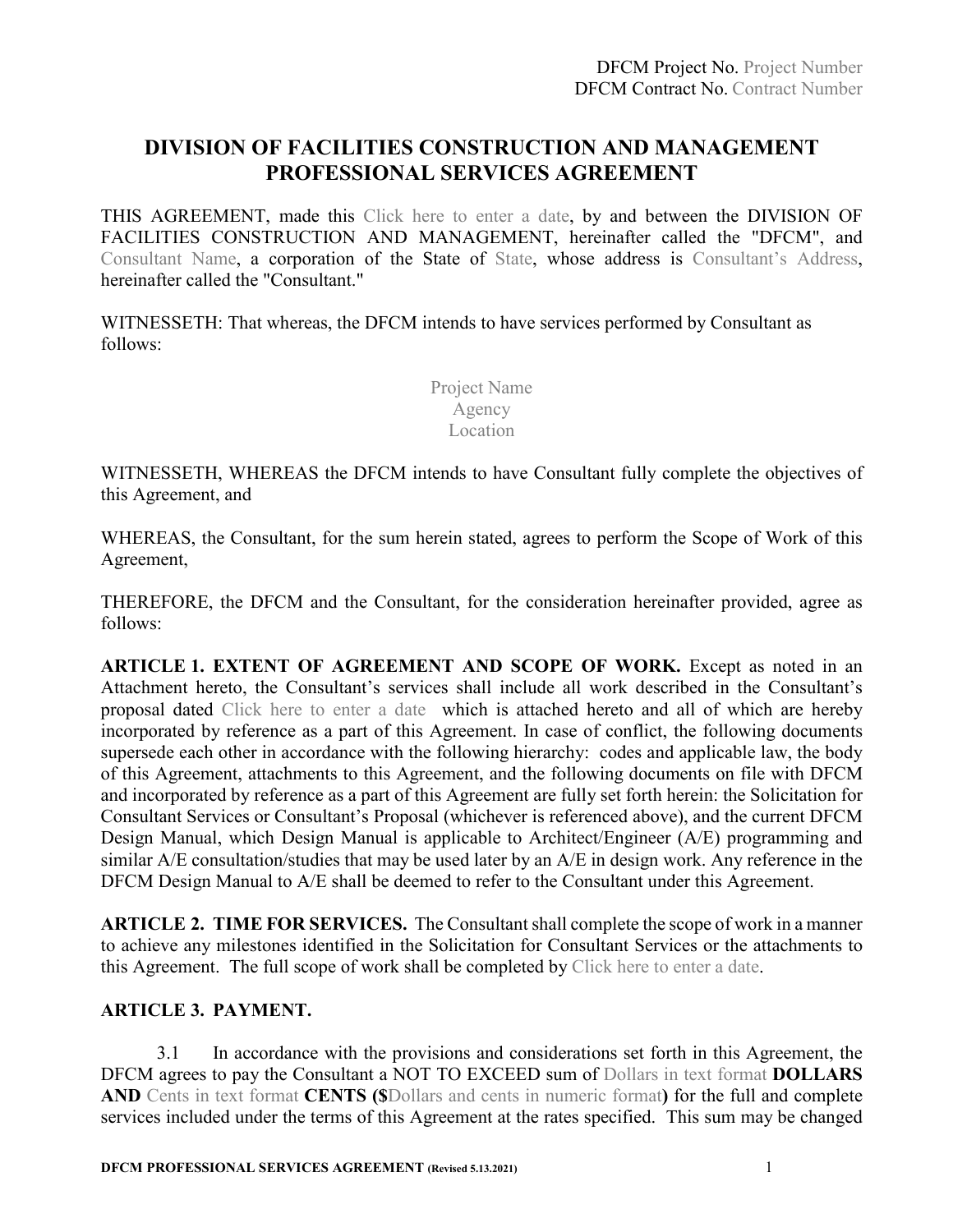only by written authorization from the DFCM in the form of a modification to this Agreement properly executed by the DFCM.

3.2 **Incidental Services/Reimbursements.** Consultant shall provide all services as established by standard professional custom and practice. The Consultant reimbursements for this project have been estimated as a Not To Exceed part of the fee and are allowed on (with no mark-up) as follows:

1. Travel/Lodging/Meals:only for the members whose distance of travel from their office to the site is greater than 100 miles from the servicing office location:

a. Travel: flights shall be coach on commercial airlines; personnel vehicle use will be reimbursed at the current Federally allowed reimbursement rate per mile; and incidental travel (taxi, bus, airport long term parking only, and other ground transportation) submit an original receipt for each item (tips for taxi, baggage, etc. are not reimbursable);

b. Lodging may be booked through the state and will be reimbursed at either the actual cost or the state rate (whichever is less). Tips for baggage, maid service, doormen, etc. are not reimbursable. The state rates are located on the [State Travel website;](http://fleet.utah.gov/state-travel-a/)

c. For in-state travel, meal per diems are allowed at the state rate as identified on th[e State Travel website;](http://fleet.utah.gov/state-travel-a/)

d. For consultants traveling from out-of-state, meal per diems are allowed at the state rate as identified on the [State Travel website;](http://fleet.utah.gov/state-travel-a/)

2. **Miscellaneous**: e.g. express mail, photos, long distance calls. An original invoice must be submitted for each item.

Exceptions to the above shall be approved by the DFCM Director in writing.

3.3 The DFCM agrees to pay the Consultant from time to time as the work progresses, but not more than once each month after the date of the notice to proceed, and only upon receipt of an invoice containing sufficient detail to justify the amount of payment requested. Payment shall be made within thirty days of the DFCM's receipt of the Consultant's invoice except that this requirement shall not apply to any amount: (a) for which the Consultant's invoice does not provide sufficient detail to demonstrate is due, (b) that the DFCM disputes is due under the terms of the Agreement, or (c) reasonably withheld by the DFCM to cover any default or failure to perform by the Consultant. The DFCM shall provide written notice to the Consultant of any adjustment to or rejection of Consultant's invoice.

3.4 Except as otherwise provided by law, if any payment is late based upon the provisions of this Agreement, the Consultant shall be paid interest in an amount equal to the published Wall Street Journal prime rate plus 2%. The published Wall Street Journal Prime Rate shall be determined using such rate that is published closest to the  $1<sup>st</sup>$  of the month for each month of the late period. The amount of payment of interest shall be apportioned using such rate(s) for the late period.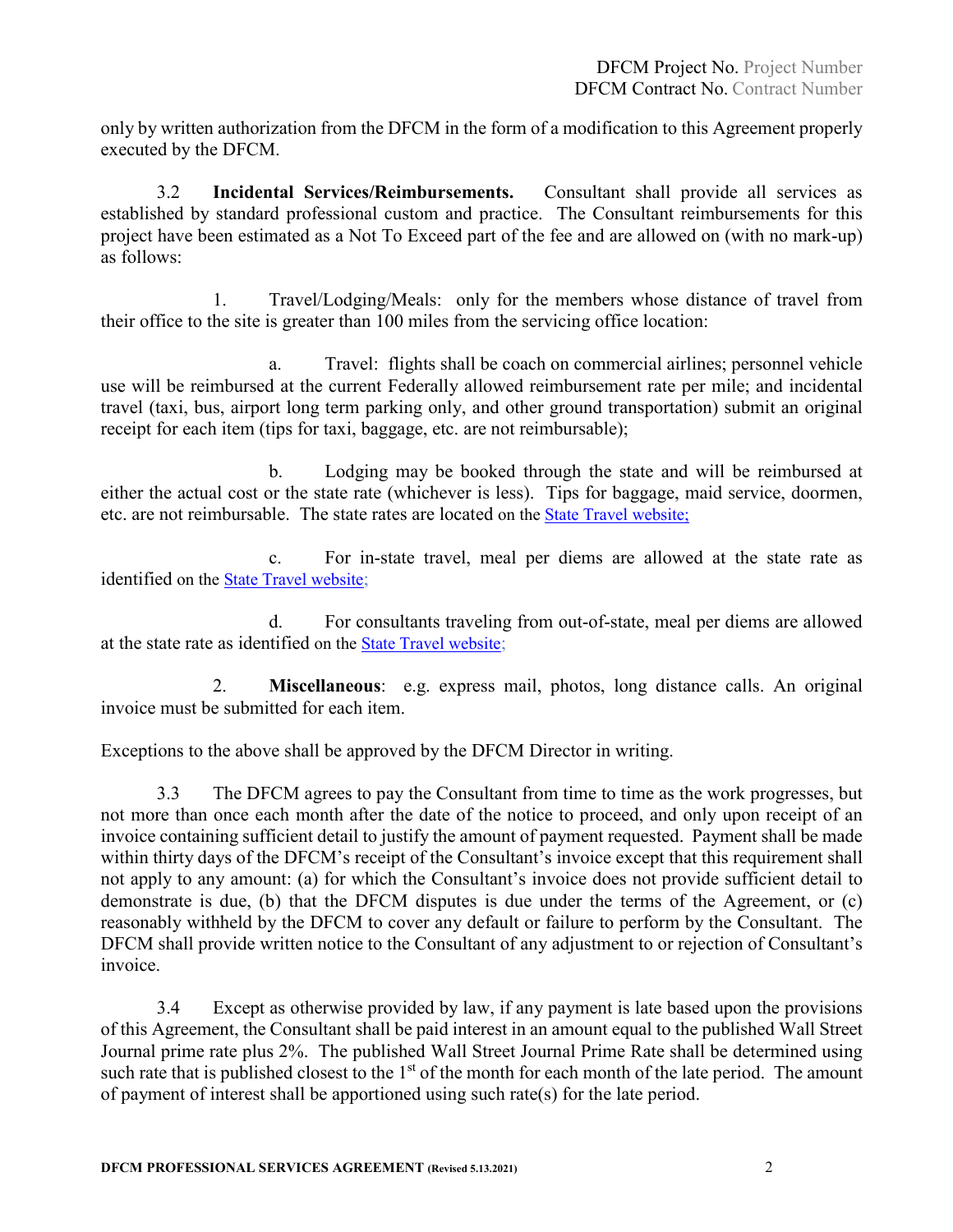3.5 The acceptance by the Consultant of final payment without a written protest filed with DFCM within three calendar days of receipt of final payment, shall release the DFCM from all claims and all liability to the Consultant for fees and costs of the performance of the services pursuant to this Agreement.

**ARTICLE 4. CHANGES IN WORK.** Any changes in the scope of the services to be performed under this Agreement shall be in the form of a written modification to this Agreement, mutually agreed to and signed by duly authorized representatives of both parties, specifying any such changes, fee adjustments resulting therefrom, any adjustment in time of performance, or any other significant factors arising from the changes in the scope of services.

**ARTICLE 5. CAD REQUIREMENTS.** The Consultant shall follow the requirements, as applicable, of the DFCM CAD requirements provided in the DFCM Design Manual for any submissions.

**ARTICLE 6. DOCUMENT OWNERSHIP.** All work product, which includes but is not limited to all manuals, forms, contracts, schedules, reports, comments and any and all documents supplied to or produced by Consultant under this Agreement are the property of the DFCM, whether the work for which they are made is executed or not. Said documents and the information contained therein are the exclusive property of the DFCM and are not to be used by Consultant on any other projects with any other parties except by the advance written agreement of the DFCM.

### **ARTICLE 7. LEGAL RELATIONSHIP.**

7.1 **Independent Contractor.** This Agreement is for the performance of services and not the sale of goods, and is to be construed according to the laws of the State of Utah. Consultant's relationship to the State is that of an independent contractor. No partner or employee of Consultant shall, by reason of this Agreement, become an employee of the State of Utah.

7.2 **No Authority to Bind State; Exceptions**. The Consultant shall have no authorization, expressed or implied, to bind the State of Utah, or the Division of Facilities Construction and Management to any agreement, settlement, liability or understanding whatsoever, nor to perform any acts as agent for the State of Utah or DFCM, except as specifically set forth in this Agreement.

**ARTICLE 8. ASSIGNMENT.** This Agreement shall be binding upon and inure to the benefit of the parties and their successors and assigns; provided, however, that neither party shall assign its obligations hereunder without the prior written consent of the other.

**ARTICLE 9. TERMINATION BY CONSULTANT.** This Agreement may be terminated by Consultant upon seven calendar days written notice should the DFCM fail substantially to perform, through no fault of the Consultant and the DFCM has failed to cure the failure to perform within fourteen calendar days of the DFCM's receipt of written notice of its failure to perform. Upon termination of this Agreement, the Consultant shall deliver all work performed to the DFCM. In the event of such termination, the Consultant shall be compensated for services properly performed under this Agreement up to date of the notice of termination. The Consultant agrees that in the event of such termination for default and such default is not successfully challenged by DFCM, its total remedy and monetary recovery from the DFCM is limited to full payment for all work properly performed, reimbursables, under this Agreement up to the date of termination as well as any reasonable monies owed as a result of the Consultant having to terminate contracts necessarily entered into by the

**DFCM PROFESSIONAL SERVICES AGREEMENT (Revised 5.13.2021)** 3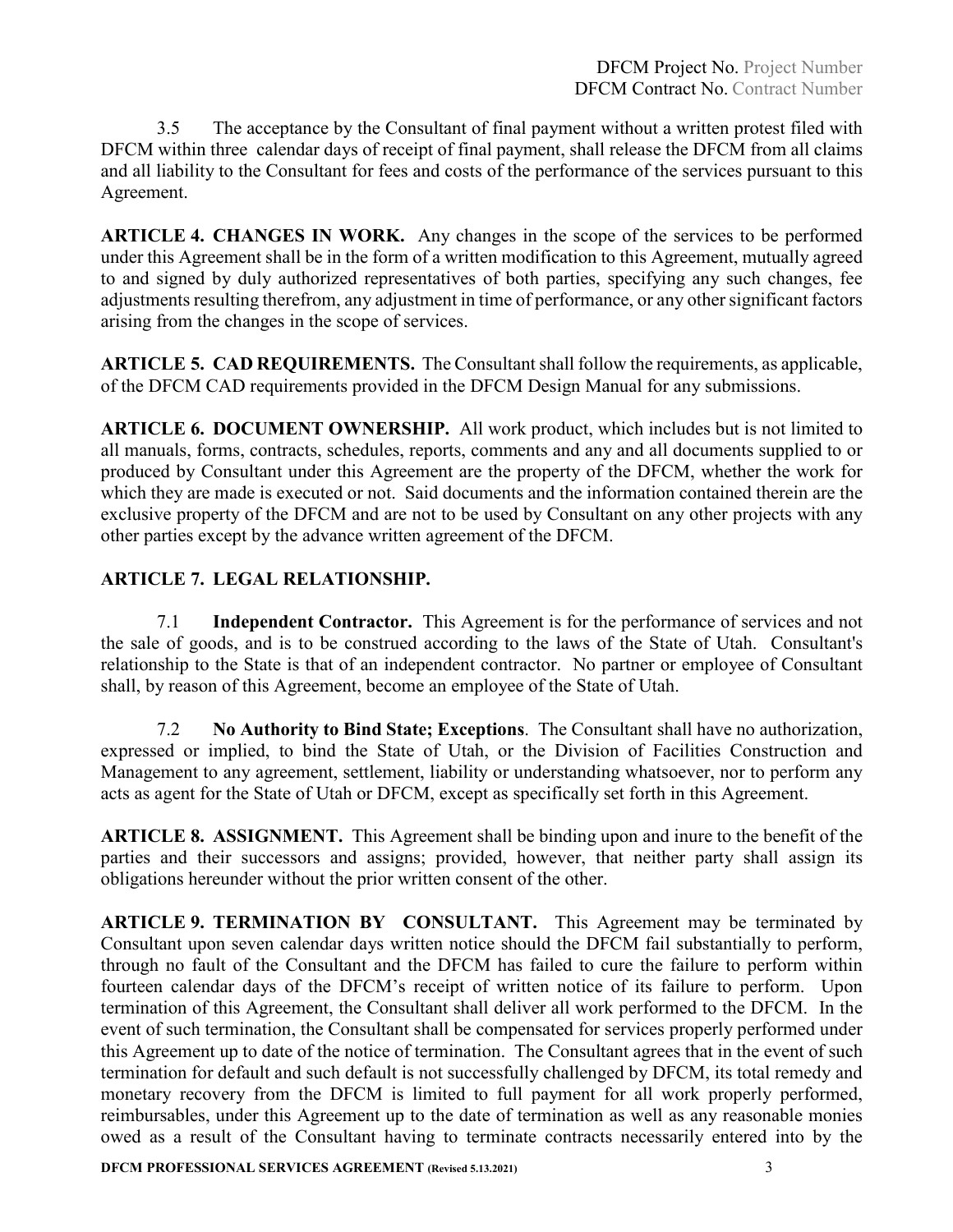Consultant pursuant to this Agreement. Consultant further acknowledges that in the event of such termination, all work product, which includes but is not limited to all manuals, forms, contracts, schedules, reports, comments and any and all documents produced by Consultant under this Agreement up to the date of termination are the property of the DFCM.

**ARTICLE 10. TERMINATION BY DFCM.** The performance of service under this Agreement may be terminated by the DFCM in whole or in part at any time, whenever the DFCM shall determine that such termination is in the best interest of the DFCM. This includes any termination by DFCM for convenience or for cause. Any such termination shall be effected by delivery to Consultant of a written notice of termination specifying the extent to which performance of work under this Agreement is terminated and the date upon which such termination becomes effective. The Consultant agrees that in the event of such termination, its total remedy and monetary recovery from the DFCM is limited to full payment for all work properly performed, plus reimbursables, under this Agreement up to date of termination. Consultant further acknowledges that in the event of such termination, all work product, which includes but is not limited to all manuals, forms, contracts, schedules, reports, comments and any and all documents produced by Consultant under this Agreement up to the date of termination are the property of the DFCM.

**ARTICLE 11. HOLD HARMLESS REQUIREMENT.** To the fullest extent permitted by law, the Consultant hereby agrees to indemnify and save harmless the State of Utah, the Division of Facilities Construction and Management, their officers, agents and employees and anyone for whom DFCM may be held liable from and against any and all claims, damages or liabilities arising from wrongful or negligent acts, errors or omissions of the Consultant, any of Consultant's subconsultants or subcontractors at any tier and anyone for whom Consultant may be liable.

#### **ARTICLE 12. PRELIMINARY RESOLUTION EFFORTS, CLAIMS AND DISPUTES; GENERAL CONDITIONS REQUIREMENTS APPLY**.

12.1 **General Conditions Requirements Apply.** The provisions of Articles 7.7 through and including 7.14 of the [DFCM General Conditions](https://dfcm.utah.gov/construction-management/#documents) ("General Conditions") and all Supplemental General Conditions ("also referred to as General Conditions") on file at the office of DFCM and available on the [DFCM website,](https://dfcm.utah.gov/) shall apply to Preliminary Resolution Efforts, Claims and Disputes under this Agreement. References in said Articles 7.7 through and including 7.14 to the term "Contractor" and "Subcontractor" shall refer to the Consultant and Subconsultants or Subcontracts at any tier under this Agreement, respectively. Unless inconsistent with the provisions of this Agreement, definitions in the [General Conditions](https://dfcm.utah.gov/construction-management/#documents) and Supplemental General Conditions shall apply to this Agreement.

12.2 **Time For Filing.** Notwithstanding paragraph 12.1 above, the PRE must be filed in writing with the DFCM Representative within twenty-one days of any of the following:

1. Issuance of a denial by DFCM of a Consultant request for additional monies or other relief under this Agreement;

2. In the case of a Subconsultant, after the expiration of the time period for the Consultant/ Subconsultant PRE process under Paragraph 7.7.5 of the [General Conditions;](https://dfcm.utah.gov/construction-management/#documents) or

3. When the Consultant knows or should have known about any other issue where the Consultant seeks additional monies, time or other relief from the State of Utah or DFCM.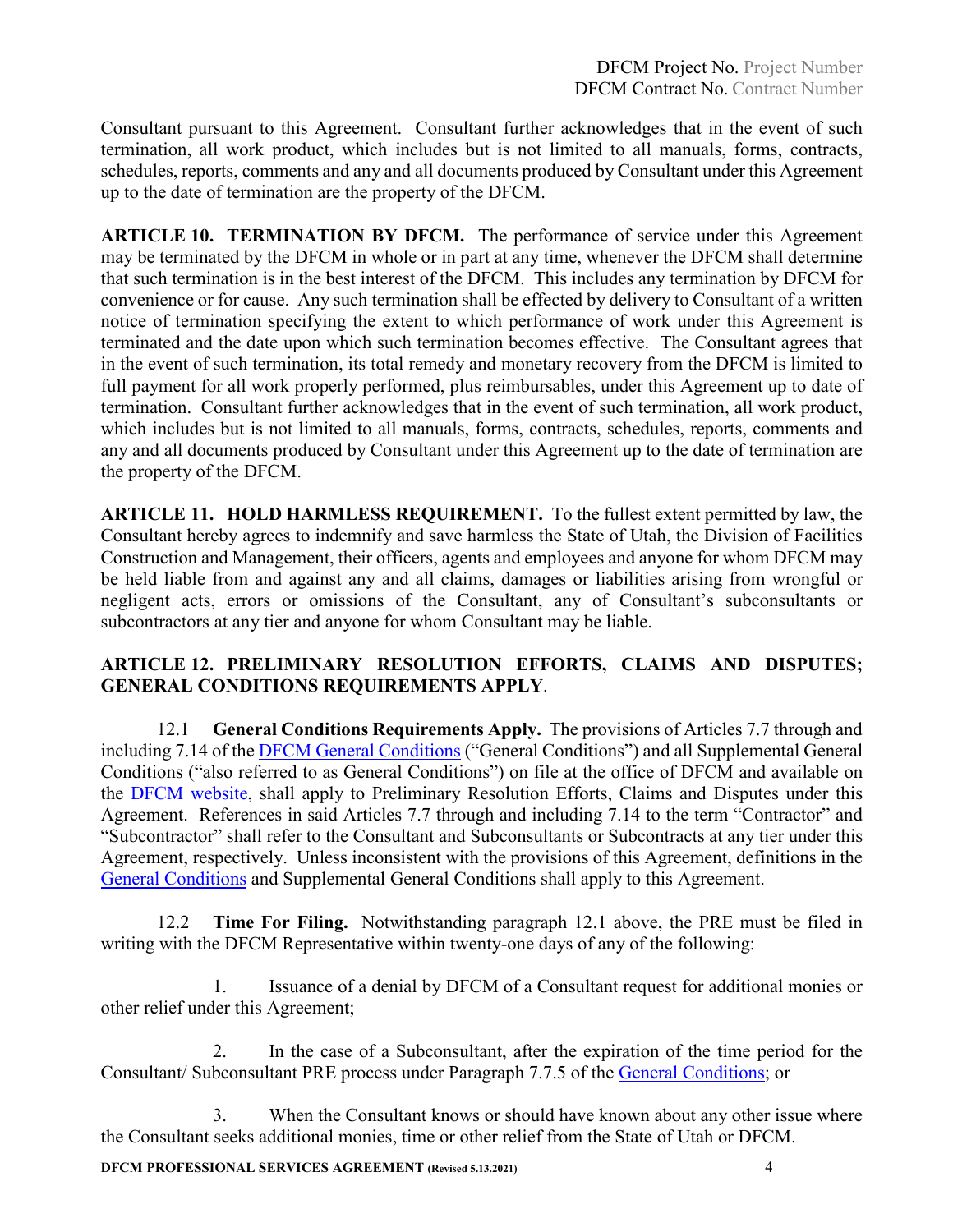12.3 **Not Limit DFCM Rights.** As stated in Rule R23-26-1(6), this does not limit the right of DFCM to have any of its issues, disputes or claims considered. DFCM reserves all rights to pursue its issues, disputes or claims in law or equity including, but not limited to, any or all of the following: damages, delay damages and impacts, losses, liability, patent or latent defects, or failure to perform under this Agreement. If the Director appoints an expert or a panel to consider any such issue(s), dispute(s) or claims(s) of DFCM, the Consultant shall cooperate with such expert or panel process.

**ARTICLE 13. INSURANCE.** To protect against liability, loss and/or expense in connection with the performance of services described under this Agreement, the Consultant shall obtain and maintain in force during the entire period of this Agreement without interruption, at its own expense, insurance as listed below from insurance companies authorized to do business in the State of Utah. The following are minimum coverages that may be supplemented by additional requirements contained in Solicitation for Consultant Services or any other document used to procure Consultant's services.

13.1 **Worker's Compensation Insurance and Employers' Liability Insurance.** Worker's Compensation Insurance shall cover full liability under the Worker's Compensation laws of the jurisdiction in which the work is performed at the statutory limits required by said jurisdiction's laws.

13.2 **Commercial General Liability Insurance.** Commercial General Liability Insurance shall be on an "occurrence basis" and shall include insurance for premises and operations, independent contractors, projects/completed operations, and contractual liability coverage with limits not less than listed below. The State of Utah shall be named as an additional insured party, as primary coverage and not contributing, and the policy shall be endorsed to include a waiver of subrogation in favor of the State of Utah.

| \$1,000,000 | General Aggregate                       |
|-------------|-----------------------------------------|
| \$1,000,000 | Products-Completed Operations Aggregate |
| \$500,000   | Personal and Advertising Injury         |
| \$500,000   | Each Occurrence                         |
|             |                                         |

13.3 **Other Insurance Coverages**. Consultant shall maintain the following insurance at levels Consultant determines: Professional Liability Insurance available in the [General Conditions,](https://dfcm.utah.gov/construction-management/#documents) Comprehensive Automobile Liability Insurance, Valuable Papers and Records Coverage and Electronic Data Processing (Data and Media) Coverage, and Aircraft Use. Any minimum requirements for these insurance coverages will be identified in the Solicitation for Consultant Services or any other document used to procure Consultant's services. Any type of insurance or any increase of limits of liability not described in this Agreement which the Consultant requires for its own protection or on account of any statute, rule, or regulation shall be its own responsibility and at its own expense.

13.4 The carrying of insurance required by this Agreement shall not be interpreted as relieving the Consultant of any other responsibility or liability under this Agreement or any applicable law, statute, rule, regulation or order.

**ARTICLE 14. STANDARD OF CARE.** The services of Consultant and its Subconsultants, if any, shall be performed in accordance with and judged solely by the standard of care exercised by licensed members of their respective professions having substantial experience providing similar services on projects similar in type, magnitude and complexity to the Project that is the subject of this Agreement.

**DFCM PROFESSIONAL SERVICES AGREEMENT (Revised 5.13.2021)** 5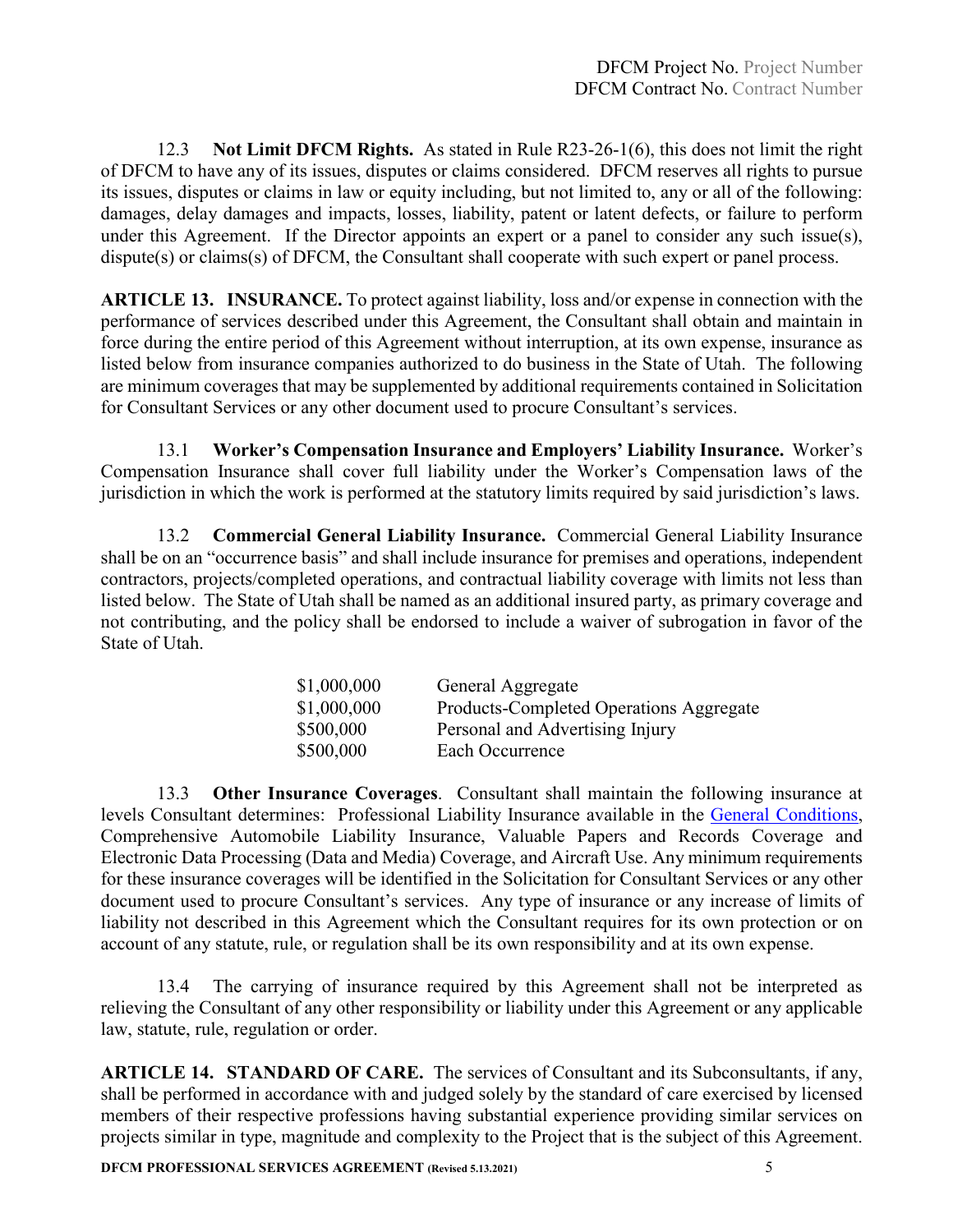The Consultant shall be liable to the DFCM or the State of Utah for claims, liabilities, additional burdens, penalties, damages or third party claims (i.e. a Contractor claim against DFCM or the State of Utah), to the extent caused by errors or omissions that do not meet this standard of care.

**ARTICLE 15. USE OF "SALES AGENTS."** The Consultant warrants that no sales agent has been employed or retained except as indicated in writing to DFCM.

**ARTICLE 16. LAWS, CODES AND REGULATIONS.** Consultant and its Subconsultants shall use their best efforts consistent with the Standard of Care stated herein to comply with all applicable laws, codes, rules, regulations, ordinances and quality requirements applicable to the Project.

**ARTICLE 17. DFCM REVIEWS, LIMITATIONS.** The right of the DFCM or any entity/user to perform plan checks, plan reviews, other reviews and/or comment upon the work of the Consultant, as well as any approval by the DFCM, shall not be construed as relieving the Consultant from its professional and legal responsibility for services required under this Agreement. No review by the DFCM or any entity/user, approval or acceptance, or payment for any of the services required under this Agreement shall be construed to operate as a waiver by the DFCM of any right under this Agreement or of any cause of action arising out of the performance or nonperformance of this Agreement, and the Consultant shall be and remain liable to the DFCM in accordance with applicable law for all damages to the DFCM caused by the Consultant's acts, errors and/or omissions.

**ARTICLE 18. DISCRIMINATION AND SEXUAL HARASSMENT PROHIBITED.** Pursuant to the laws of the State of Utah, the Consultant, or any person acting on behalf thereof, will not discriminate against any employee or applicant for employment because of race, creed, color, sex, religion, ancestry or national origin. To the extent applicable, said persons will comply with all provisions of Executive Order No. 11246 dated September 24, 1965 and rules, regulations, orders, instructions, designations and other directives promulgated pursuant thereto. The Consultant, or anyone for whose act the Consultant may be liable, shall not act in any manner as would violate the laws, regulations and policies of the United States or the State of Utah prohibiting sexual harassment.

**ARTICLE 19. PERFORMANCE EVALUATION.** DFCM may conduct a performance evaluation of the Consultant's services, including specific personnel of Consultant or any Subconsultant at any time. Results of any evaluation will be made available to the Consultant.

**ARTICLE 20. STATUTE OF LIMITATION AND STATUTE OF REPOSE.** An action by or against the Consultant, the Consultant's Subconsultant, agent, independent Subconsultant, or anyone for whom the Consultant may be liable, shall comply with and be bound by the applicable and lawful statute of limitation and statute of repose provisions. Notwithstanding this, any action by or against the Consultant, the Consultant's Subconsultant, agent, independent Subconsultant, or anyone for whom the Consultant may be liable, that is based in contract or warranty shall be commenced within six (6) years of the date of substantial completion of the improvement or abandonment of construction except that such period of limitation shall be modified as follows:

20.1 **Fraudulent Concealment.** In the event that the Consultant, the Consultant's Subconsultant, agent, independent Subconsultant, or anyone for whom the Consultant may be liable has fraudulently concealed the act, error, omission or breach of duty, or the injury, damage or other loss caused by the act, error, omission or breach of duty, the six year period shall not begin to run until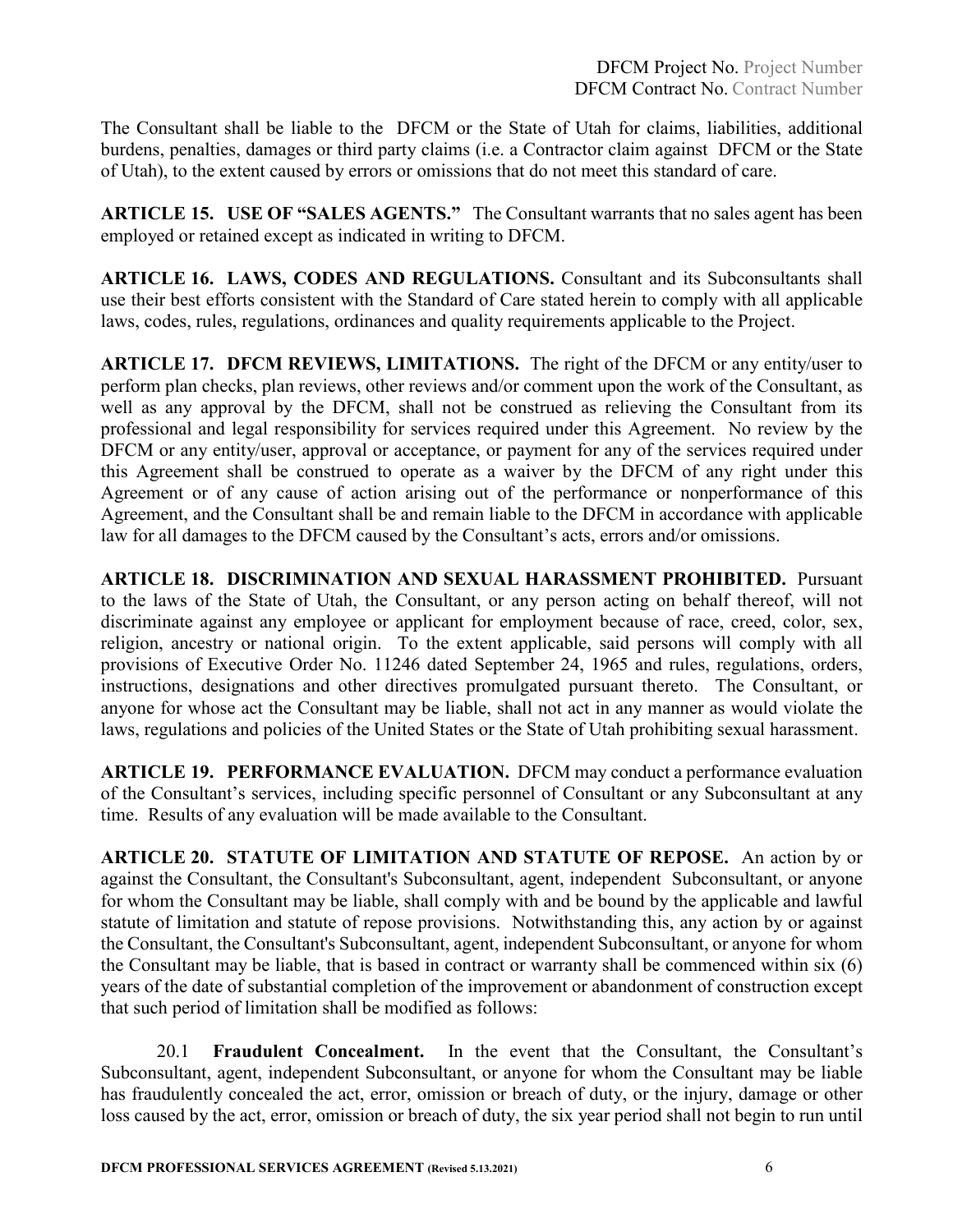such time as the DFCM discovers or, through the exercise of reasonable diligence, should have discovered its claim.

20.2 **Willful and Intentional.** In the event that the Consultant, the Consultant's Subconsultant, agent, independent Subconsultant, or anyone for whom the Consultant may be liable commits a willful or intentional act, error, omission, or breach of duty, the six year period shall not begin to run until such time as the DFCM discovers or, through the exercise of reasonable diligence, should have discovered its claim.

20.3 **Unintentional and Nonfraudulent Latent Acts, Errors, Omissions or Breaches of Duty.** In the event of an unintentional and nonfraudulent latent act, error, omission or breach of duty, the DFCM shall have the time period allowed by Utah law and the Utah Code, unless a longer period is provided for in an attachment to this Agreement.

20.4 **"Different Period of Limitation" from Utah Code.** These provisions are understood and agreed to by the Consultant as establishing a "different period of limitations" as that term is used in UCA 78B-2-225(3)(a) or any other similar statute of the Utah Code. These provisions are not intended to shorten any time period allowed by Utah law and code for non-contract actions, including but not limited to, those based in tort.

**ARTICLE 21. WAIVERS.** No waiver by the DFCM or Consultant of any default shall constitute a waiver of the same default at a later time or of a different default.

**ARTICLE 22. APPLICABLE LAW AND VENUE.** This Agreement shall be construed in accordance with the laws of the State of Utah. Venue for any legal proceeding regarding this Agreement shall in the Salt Lake County, State of Utah.

**ARTICLE 23. AUTHORITY TO EXECUTE**. The Consultant and DFCM each represent that the execution of this Agreement and the performance thereunder is within their respective duly authorized powers.

**ARTICLE 24. ANTI-BOYCOTT ISRAEL ACT.** In accordance with Utah Code § 63G-27-201, unless this Agreement is for a total value of less than \$100,000 or Consultant has fewer than 10 full time employees: (1) the Consultant certifies that the Consultant is not currently engaged in a boycott of the State of Israel; and (2) the Consultant agrees not to engage in a boycott of the State of Israel during the duration of this Agreement.